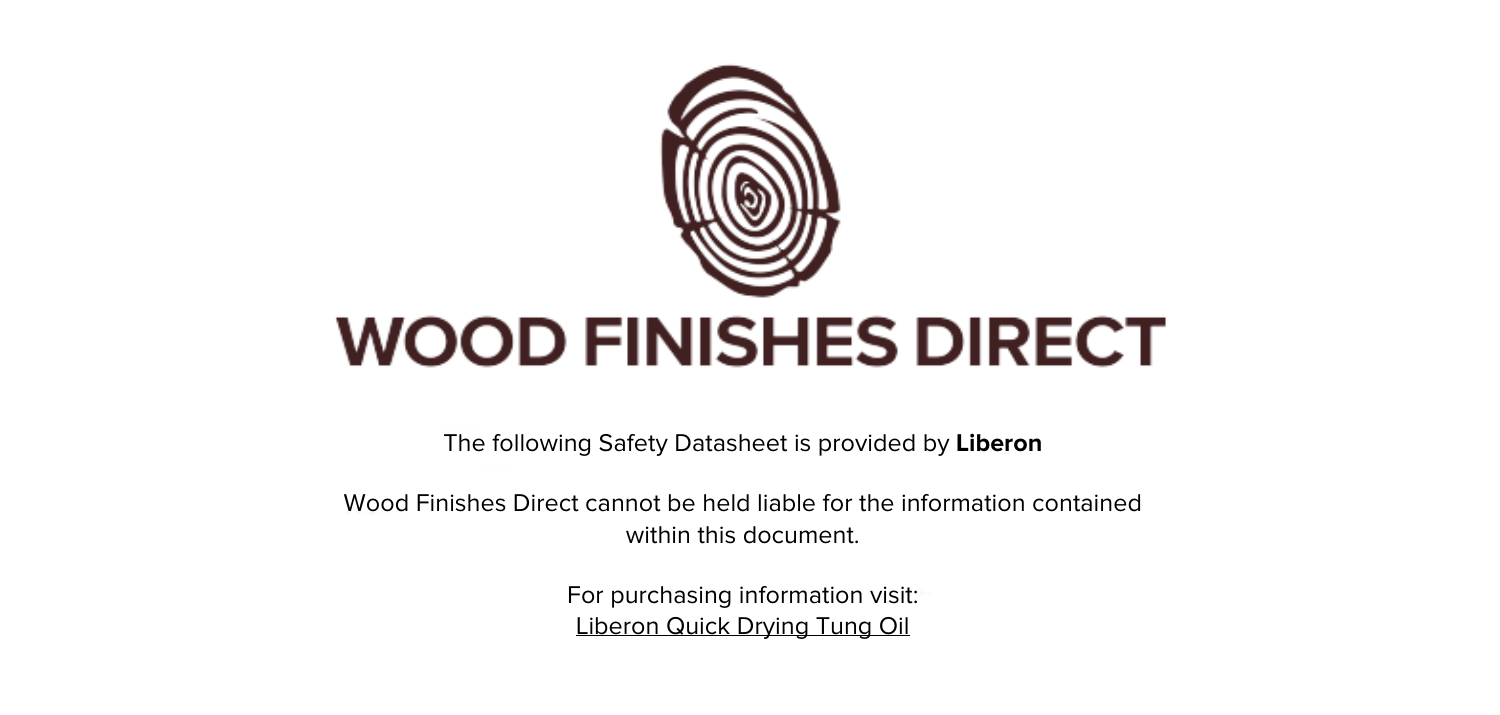# **SAFETY DATA SHEET**

(REACH regulation (EC) n° 1907/2006 - n° 453/2010)

# **SECTION 1: IDENTIFICATION OF THE SUBSTANCE/MIXTURE AND OF THE COMPANY/UNDERTAKING**

#### 1.1. Product identifier

Product name: OUICK DRYING TUNG OIL LIBERON Product code: 526.

1.2. Relevant identified uses of the substance or mixture and uses advised against

Oil

# 1.3. Details of the supplier of the safety data sheet

Registered company name: LIBERON Ltd.

Address: Mountfield Industrial Estate.NEW ROMNEY.KENT TN28 8XU.ENGLAND.

Telephone: (+44) 1797 36 75 55. Fax: (+44) 1797 36 75 75.

fds.produits@y33.com

www.liberon.co.uk

1.4. Emergency telephone number : .

Association/Organisation:

# Other emergency numbers

UK - National Poisons Information Service

# **SECTION 2: HAZARDS IDENTIFICATION**

# 2.1. Classification of the substance or mixture

# In compliance with EC regulation No. 1272/2008 and its amendments.

Flammable liquid, Category 3 (Flam. Liq. 3, H226).

May produce an allergic reaction (EUH208).

This mixture does not present a health hazard with the exception of possible occupational exposure thresholds (see paragraphs 3 and 8). This mixture does not present an environmental hazard. No known or foreseeable environmental damage under standard conditions of use.

# In compliance with directives 67/548/EEC, 1999/45/EC and their amendments.

Flammable (R 10).

May produce an allergic reaction.

Vapours may cause drowsiness and dizziness (R 67).

This mixture does not present an environmental hazard. No known or foreseeable environmental damage under standard conditions of use.

# 2.2. Label elements

# In compliance with EC regulation No. 1272/2008 and its amendments.

Hazard pictograms :



GHS<sub>02</sub> Signal Word: **WARNING** Additional labeling: **EUH208** Contains 2-BUTANONE OXIME. May produce an allergic reaction. Hazard statements ·  $H226$ Flammable liquid and vapour. Precautionary statements - General : P<sub>102</sub> Keep out of reach of children. Precautionary statements - Prevention: P210 Keep away from heat, hot surfaces, sparks, open flames and other ignition sources. No smoking. P271 Use only outdoors or in a well-ventilated area. Precautionary statements - Disposal : P501 Dispose of contents/container to a waste collection center (contact the local authority)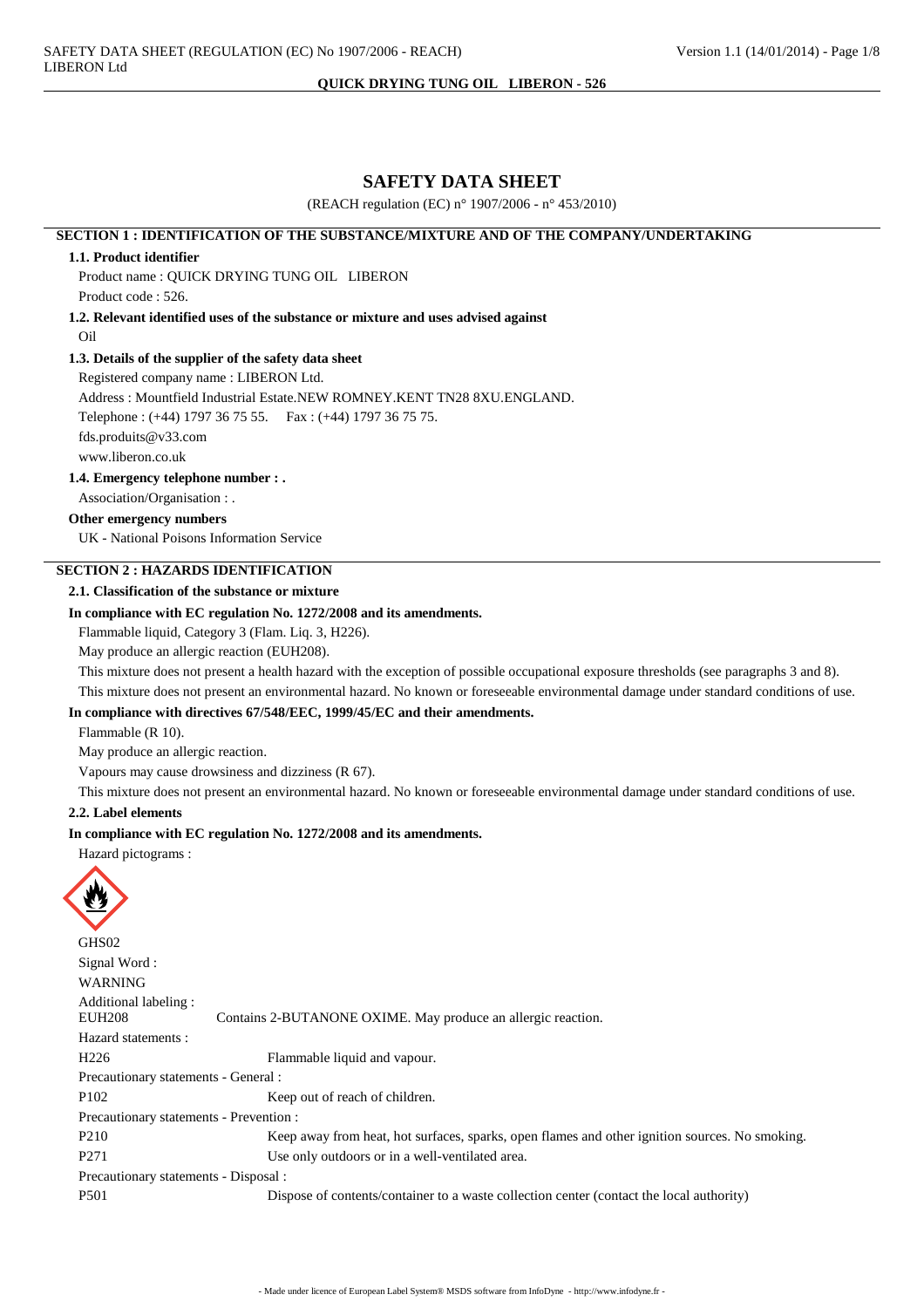#### 2.3. Other hazards

The mixture does not contain any substances classified as 'Substances of Very High Concern' (SVHC) by the European CHemical s Agency (ECHA) under article 57 of REACH: http://echa.europa.eu/fr/candidate-list-table

The mixture satisfies neither the PBT nor the vPvB criteria for mixtures in accordance with annexe XIII of the REACH regulations EC 1907/2006.

# **SECTION 3 : COMPOSITION/INFORMATION ON INGREDIENTS**

# 3.1. Substances

No substances fulfil the criteria set forth in annexe II section A of the REACH regulation (EC)  $n^{\circ}$  1907/2006.

# 3.2. Mixtures

|  | Composition : |  |
|--|---------------|--|
|  |               |  |

| Identification                             | (EC) 1272/2008      | 67/548/EEC       | <b>Note</b> | $\%$               |
|--------------------------------------------|---------------------|------------------|-------------|--------------------|
| <b>INDEX: Z470</b>                         | GHS07, GHS08, GHS02 | Xn               |             | $10 \le x \% < 25$ |
| EC: 919-857-5                              | Dgr                 | Xn;R65           |             |                    |
| REACH: 01-2119463258-33                    | Flam. Liq. 3, H226  | R <sub>10</sub>  |             |                    |
|                                            | Asp. Tox. 1, H304   | R66-R67          |             |                    |
| HYDROCARBONS, C9-C11, N-ALKANES,           | STOT SE 3, H336     |                  |             |                    |
| ISOALKANES, CYCLICS, <2% AROMATICS EUH:066 |                     |                  |             |                    |
| INDEX: Z126                                |                     |                  | [1]         | $0 \le x \% < 2.5$ |
| $ CAS: 57-55-6$                            |                     |                  |             |                    |
| EC: 200-338-0                              |                     |                  |             |                    |
| REACH: 01-2119456809-23                    |                     |                  |             |                    |
|                                            |                     |                  |             |                    |
| 1.2-PROPANEDIOL                            |                     |                  |             |                    |
| INDEX: 616-014-00-0                        | GHS08, GHS05, GHS07 | Xn               | $[2]$       | $0 \le x \% < 2.5$ |
| $ CAS: 96-29-7$                            | Dgr                 | Carc. Cat. 3;R40 |             |                    |
| EC: 202-496-6                              | Carc. 2, H351       | Xn;R21           |             |                    |
| REACH: 01-2119539477-28                    | Acute Tox. 4, H312  | Xi:R41-R43       |             |                    |
|                                            | Eye Dam. 1, H318    |                  |             |                    |
| 2-BUTANONE OXIME                           | Skin Sens. 1, H317  |                  |             |                    |

#### **Information on ingredients:**

[1] Substance for which maximum workplace exposure limits are available.

[2] Carcinogenic, mutagenic or reprotoxic (CMR) substance.

# **SECTION 4 : FIRST AID MEASURES**

As a general rule, in case of doubt or if symptoms persist, always call a doctor.

NEVER induce swallowing by an unconscious person.

# 4.1. Description of first aid measures

# In the event of exposure by inhalation:

In the event of an allergic reaction, seek medical attention.

#### In the event of splashes or contact with eyes :

Wash thoroughly with soft, clean water for 15 minutes holding the eyelids open.

#### In the event of splashes or contact with skin:

In the event of an allergic reaction, seek medical attention.

# In the event of swallowing:

In the event of swallowing, if the quantity is small (no more than one mouthful), rinse the mouth with water and consult a doctor.

Keep the person exposed at rest. Do not force vomiting.

Seek medical attention, showing the label.

If swallowed accidentally, call a doctor to ascertain whether observation and hospital care will be necessary. Show the label.

# 4.2. Most important symptoms and effects, both acute and delayed

No data available.

# 4.3. Indication of any immediate medical attention and special treatment needed

No data available.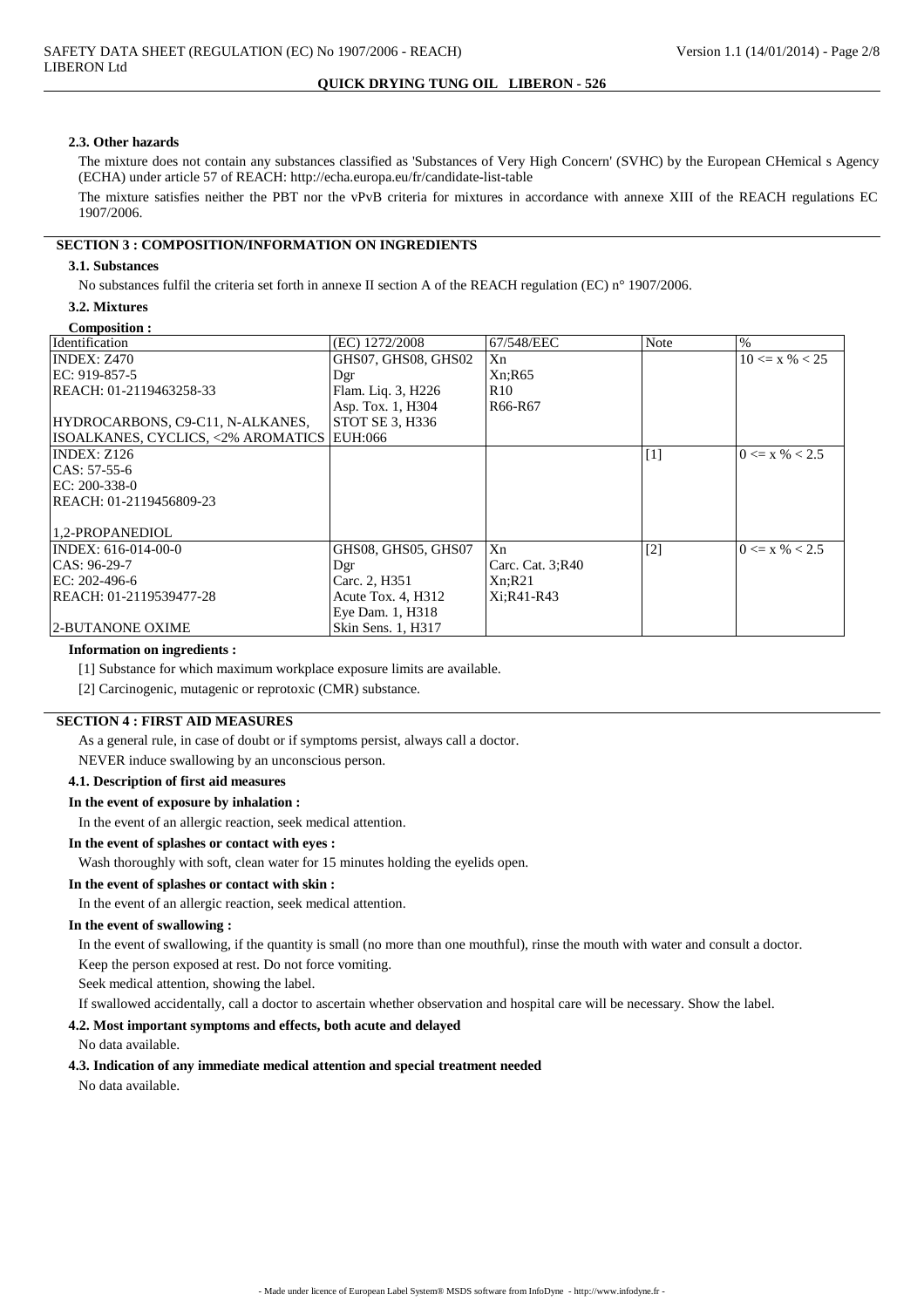# **SECTION 5: FIREFIGHTING MEASURES**

#### Flammable.

Chemical powders, carbon dioxide and other extinguishing gas are suitable for small fires.

#### 5.1. Extinguishing media

Keep packages near the fire cool, to prevent pressurised containers from bursting.

#### Suitable methods of extinction

In the event of a fire, use:

- sprayed water or water mist
- water with AFFF (Aqueous Film Forming Foam) additive
- halon
- foam
- multipurpose ABC powder
- BC powder

- carbon dioxide (CO2)

Prevent the effluent of fire-fighting measures from entering drains or waterways.

#### **Unsuitable methods of extinction**

In the event of a fire, do not use:

- water iet

#### 5.2. Special hazards arising from the substance or mixture

A fire will often produce a thick black smoke. Exposure to decomposition products may be hazardous to health.

Do not breathe in smoke.

In the event of a fire, the following may be formed :

- carbon monoxide (CO)

- carbon dioxide (CO2)

#### 5.3. Advice for firefighters

Fire-fighting personnel are to be equipped with autonomous insulating breathing apparatus.

# **SECTION 6: ACCIDENTAL RELEASE MEASURES**

# 6.1. Personal precautions, protective equipment and emergency procedures

Consult the safety measures listed under headings 7 and 8.

#### For non fire-fighters

Because of the organic solvents contained in the mixture, eliminate sources of ignition and ventilate the area.

# For fire-fighters

Fire-fighters will be equipped with suitable personal protective equipment (See section 8).

#### 6.2. Environmental precautions

Contain and control the leaks or spills with non-combustible absorbent materials such as sand, earth, vermiculite, diatomaceous earth in drums for waste disposal.

Prevent any material from entering drains or waterways.

#### 6.3. Methods and material for containment and cleaning up

Clean preferably with a detergent, do not use solvents.

# 6.4. Reference to other sections

No data available.

# **SECTION 7: HANDLING AND STORAGE**

Requirements relating to storage premises apply to all facilities where the mixture is handled.

# 7.1. Precautions for safe handling

#### Always wash hands after handling.

Ensure that there is adequate ventilation, especially in confined areas.

# **Fire prevention:**

Handle in well-ventilated areas.

Vapours are heavier than air. They can spread along the ground and form mixtures that are explosive with air.

Prevent the formation of flammable or explosive concentrations in air and avoid vapor concentrations higher than the occupational exposure limits.

Prevent the accumulation of electrostatic charges with connections to earth.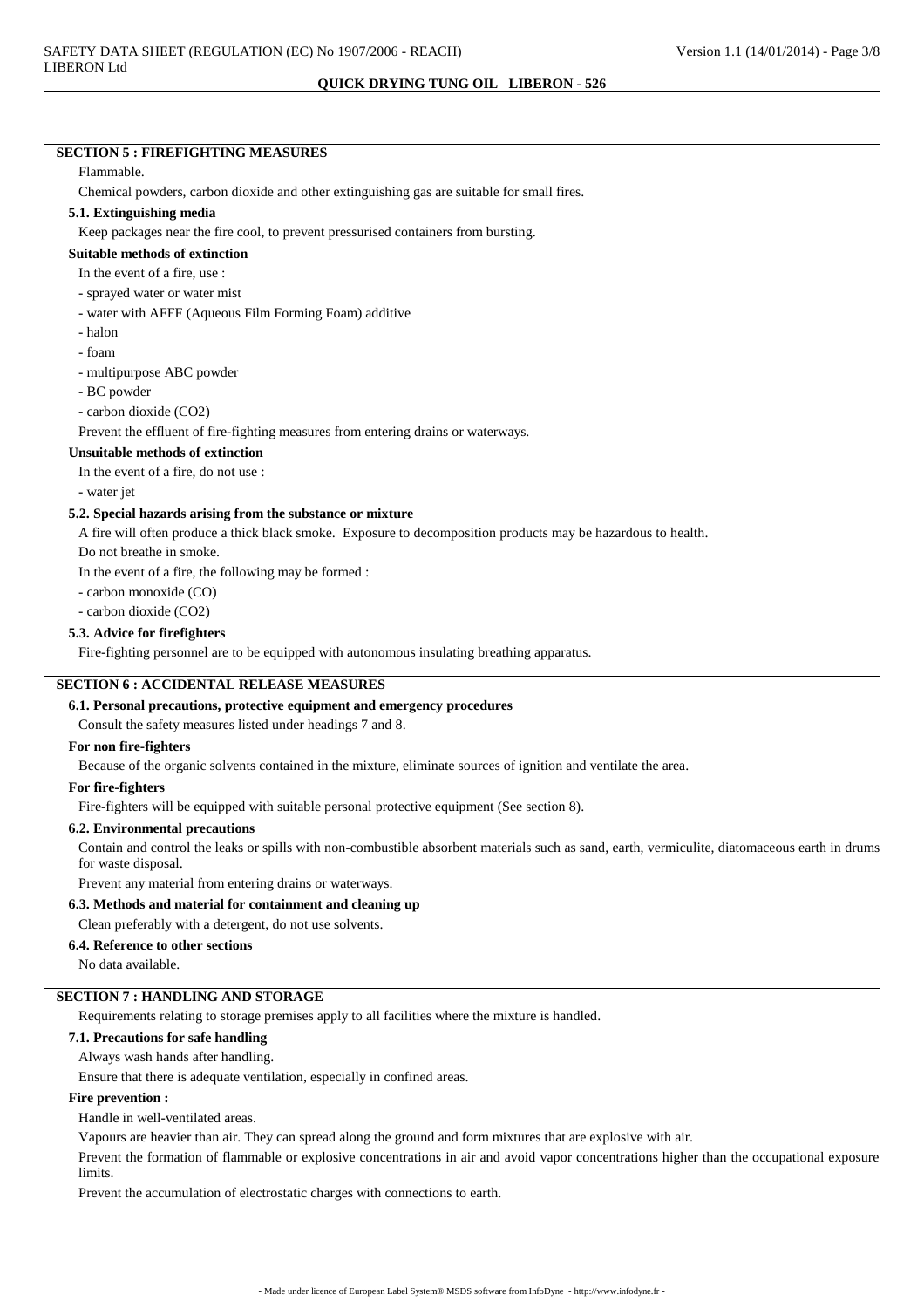The mixture can become electrostatically charged : always earth during decanting operations. Wear antistatic shoes and clothing and floors should be electrically conductive.

Use the mixture in premises free of naked flames or other sources of ignition and ensure that electrical equipment is suitably protected.

Keep packages tightly closed and away from sources of heat, sparks and naked flames.

Do not use tools which may produce sparks. Do not smoke.

Prevent access by unauthorised personnel.

#### Recommended equipment and procedures :

For personal protection, see section 8.

Observe precautions stated on label and also industrial safety regulations.

Packages which have been opened must be reclosed carefully and stored in an upright position.

# **Prohibited equipment and procedures:**

No smoking, eating or drinking in areas where the mixture is used.

# 7.2. Conditions for safe storage, including any incompatibilities

No data available.

# **Storage**

Keep out of reach of children.

Keep the container tightly closed in a dry, well-ventilated place.

Keep away from all sources of ignition - do not smoke.

Keep well away from all sources of ignition, heat and direct sunlight.

Avoid accumulation of electrostatic charges.

The floor must be impermeable and form a collecting basin so that, in the event of an accidental spillage, the liquid cannot spread beyond this area.

#### Packaging

Always keep in packaging made of an identical material to the original.

#### 7.3. Specific end use(s)

No data available.

# **SECTION 8 : EXPOSURE CONTROLS/PERSONAL PROTECTION**

# 8.1. Control parameters

No data available.

# **Occupational exposure limits:**

| $- UK$ / WEL (Workplace exposure limits, EH40/2005, 2007) : |           |        |           |                         |                          |
|-------------------------------------------------------------|-----------|--------|-----------|-------------------------|--------------------------|
| <b>CAS</b>                                                  | TWA : -   | STEL : | Ceiling : | Definition : Criteria : |                          |
| $57 - 55 - 6$                                               | $150$ ppm |        |           |                         | $\overline{\phantom{a}}$ |

#### 8.2. Exposure controls

# Personal protection measures, such as personal protective equipment

Use personal protective equipment that is clean and has been properly maintained.

Store personal protective equipment in a clean place, away from the work area.

Never eat, drink or smoke during use. Remove and wash contaminated clothing before re-using. Ensure that there is adequate ventilation, especially in confined areas.

# - Eye / face protection

Avoid contact with eves.

Use eve protectors designed to protect against liquid splashes

Before handling, wear safety goggles in accordance with standard EN166.

# - Hand protection

Wear suitable protective gloves in the event of prolonged or repeated skin contact.

Type of gloves recommended :

- Nitrile rubber (butadiene-acrylonitrile copolymer rubber (NBR))
- PVA (Polyvinyl alcohol)

#### - Body protection

Work clothing worn by personnel shall be laundered regularly. After contact with the product, all parts of the body that have been soiled must be washed.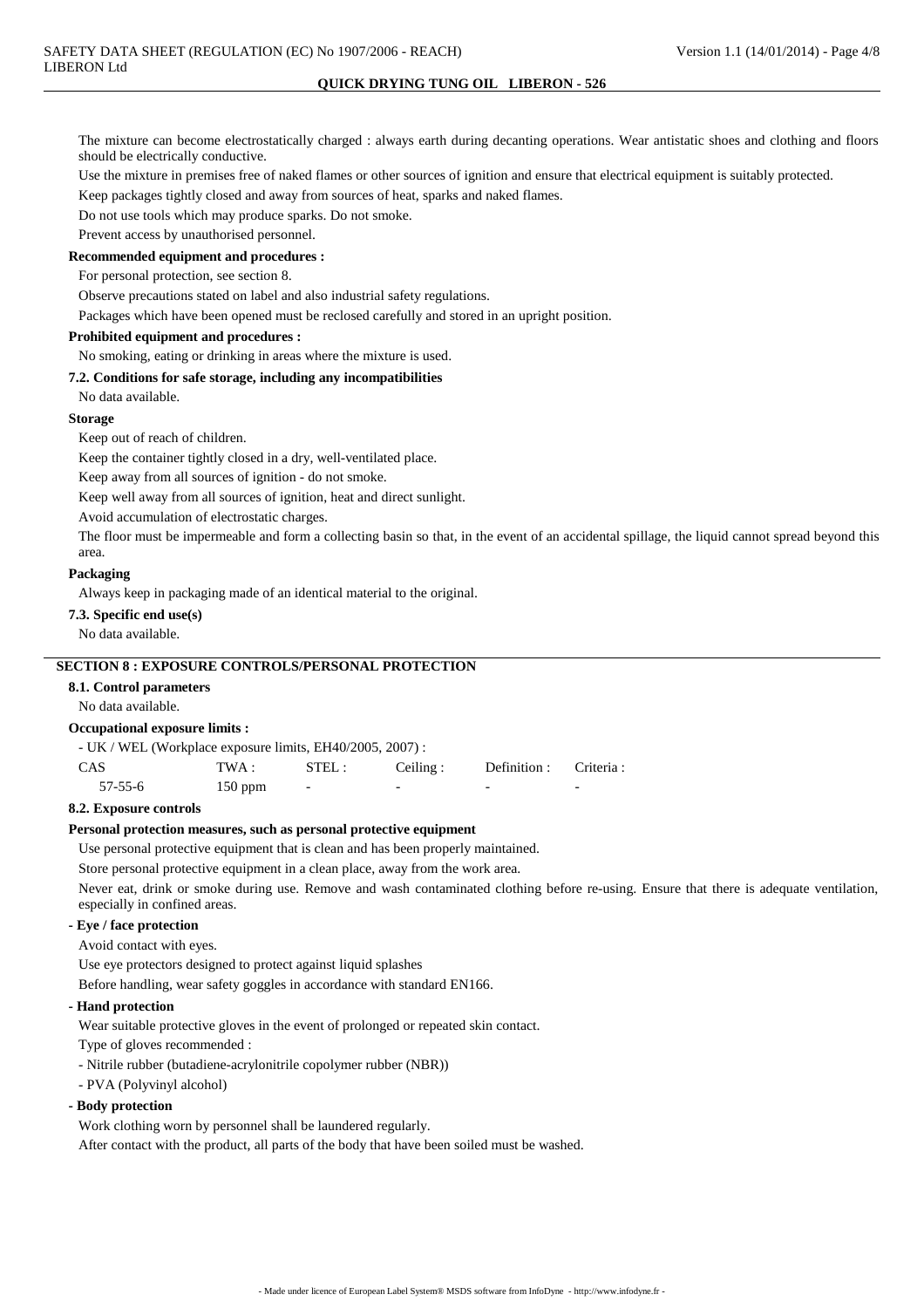# **SECTION 9 : PHYSICAL AND CHEMICAL PROPERTIES**

| 9.1. Information on basic physical and chemical properties |                                                 |
|------------------------------------------------------------|-------------------------------------------------|
| <b>General information :</b>                               |                                                 |
| Physical state:                                            | Viscous liquid.                                 |
| Important health, safety and environmental information     |                                                 |
| pH:                                                        | Not relevant.                                   |
| Boiling point/boiling range:                               | Not relevant.                                   |
| Flash Point Interval:                                      | $23^{\circ}$ C $\leq$ PE $\leq$ 55 $^{\circ}$ C |
| Vapour pressure $(50^{\circ}C)$ :                          | Not relevant.                                   |
| Density:                                                   | $0.85 - 0.95$                                   |
| Water solubility:                                          | Insoluble.                                      |
| Melting point/melting range :                              | Not relevant.                                   |
| Self-ignition temperature :                                | Not relevant.                                   |
| Decomposition point/decomposition range :                  | Not relevant.                                   |
| 9.2. Other information                                     |                                                 |

No data available.

# **SECTION 10 : STABILITY AND REACTIVITY**

#### 10.1. Reactivity

No data available.

#### 10.2. Chemical stability

This mixture is stable under the recommended handling and storage conditions in section 7.

# 10.3. Possibility of hazardous reactions

When exposed to high temperatures, the mixture can release hazardous decomposition products, such as carbon monoxide and dioxide, fumes and nitrogen oxide.

# 10.4. Conditions to avoid

Any apparatus likely to produce a flame or to have a metallic surface at high temperature (burners, electric arcs, furnaces etc.) must not be allowed on the premises.

Avoid:

- accumulation of electrostatic charges.

- heating
- heat

- flames and hot surfaces

#### 10.5. Incompatible materials

# 10.6. Hazardous decomposition products

The thermal decomposition may release/form :

- carbon monoxide (CO)

- carbon dioxide (CO2)

# **SECTION 11 : TOXICOLOGICAL INFORMATION**

#### 11.1. Information on toxicological effects

Splashes in the eyes may cause irritation and reversible damage

# 11.1.1. Substances

No toxicological data available for the substances.

# 11.1.2. Mixture

#### **Respiratory or skin sensitisation:**

Contains at least one sensitising substance. May cause an allergic reaction.

# **SECTION 12: ECOLOGICAL INFORMATION**

# 12.1. Toxicity

# **12.1.2. Mixtures**

No aquatic toxicity data available for the mixture.

# 12.2. Persistence and degradability

No data available.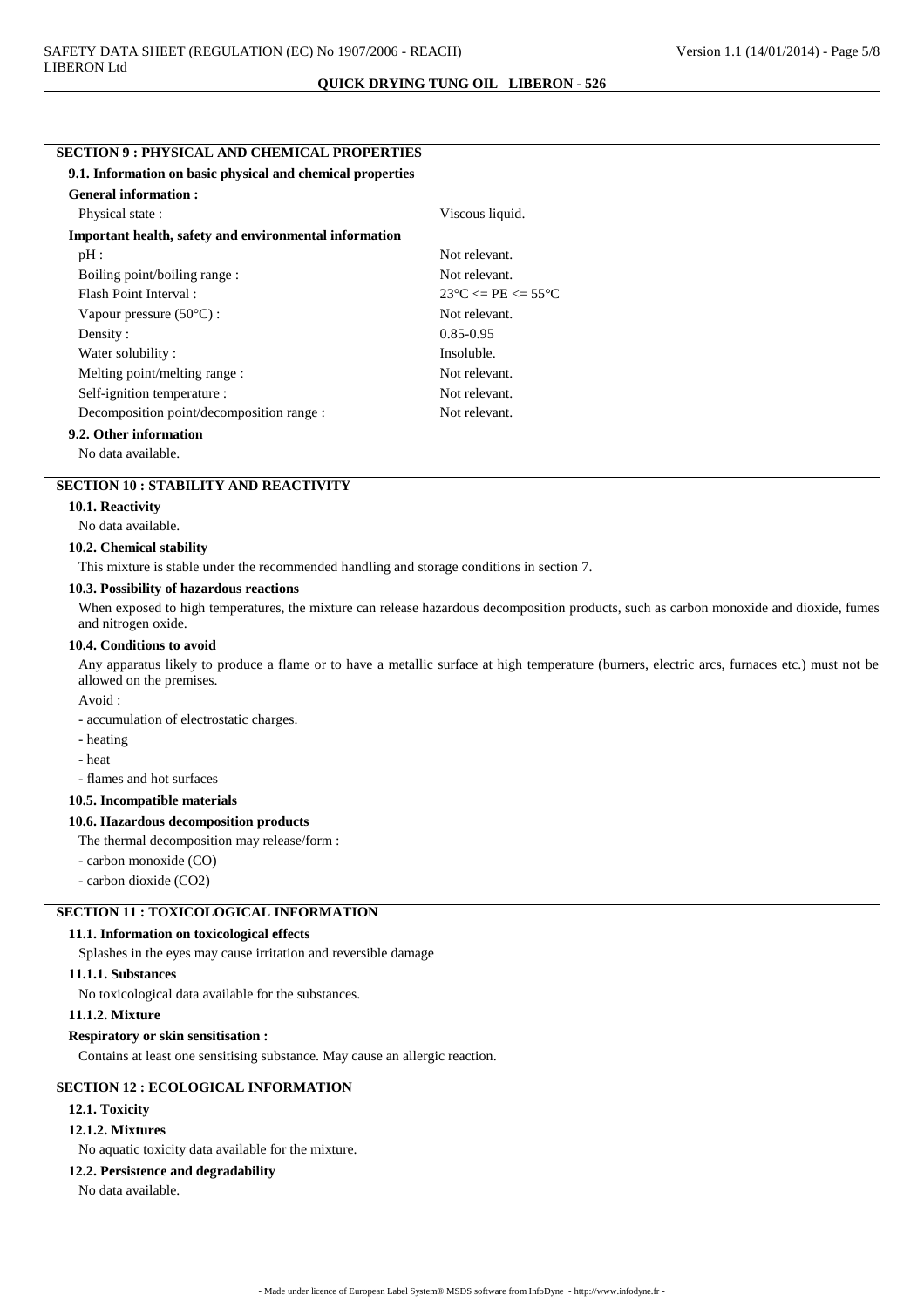#### 12.3. Bioaccumulative potential

No data available.

# 12.4. Mobility in soil

#### No data available.

#### 12.5. Results of PBT and vPvB assessment

No data available.

#### 12.6. Other adverse effects

No data available.

# **SECTION 13 : DISPOSAL CONSIDERATIONS**

Proper waste management of the mixture and/or its container must be determined in accordance with Directive 2008/98/EC.

CAUTION: Oil cloths can self combust. Do not leave impregnated cloths in bundles. Before discarding lay them flat outside to dry to avoid a fire hazard.

#### 13.1. Waste treatment methods

Do not pour into drains or waterways.

#### Waste:

Waste management is carried out without endangering human health, without harming the environment and, in particular without risk to water, air, soil, plants or animals.

Recycle or dispose of waste in compliance with current legislation, preferably via a certified collector or company.

Do not contaminate the ground or water with waste, do not dispose of waste into the environment.

#### Soiled packaging:

Empty container completely. Keep label(s) on container.

Give to a certified disposal contractor.

# **SECTION 14 : TRANSPORT INFORMATION**

Transport product in compliance with provisions of the ADR for road, RID for rail, IMDG for sea and ICAO/IATA for air transport (ADR 2013 - IMDG 2012 - ICAO/IATA 2013).

# 14.1. UN number

1263

#### 14.2. UN proper shipping name

UN1263=PAINT (including paint, lacquer, enamel, stain, shellac, varnish, polish, liquid filler and liquid lacquer base) or PAINT RELATED MATERIAL (including paint thinning and reducing compound)

# 14.3. Transport hazard class(es)

- Classification :



3

14.4. Packing group

 $\overline{1}$ 

# 14.5. Environmental hazards

14.6. Special precautions for user

| <b>ADR/RID</b>                               | $\sim$ 1<br>Class | Code      | Pack gr. | Label | Ident. | ۰ س      | Provis.            | EO | 'Cat. | <b>Tunnel</b> |
|----------------------------------------------|-------------------|-----------|----------|-------|--------|----------|--------------------|----|-------|---------------|
|                                              |                   | E1<br>. . | Ш        |       | 30     | <b>.</b> | 640E<br>650<br>16. | E1 |       | D/E           |
| 4501.<br>Not subject to this regulation if ( |                   |           |          |       |        |          |                    |    |       |               |

| IMDG | Class     | $\gamma$ ot<br>Label | gr.<br>Pack | LU.           | <b>EMS</b> | TOV <sub>1</sub> S.                | $\Gamma$<br>н.<br>- L |
|------|-----------|----------------------|-------------|---------------|------------|------------------------------------|-----------------------|
|      | . .       | -                    | Ш           | ◡<br><b>.</b> | 6-H<br>7-E | 055<br>$\sim$<br>ر ر<br>⊥∪J<br>--- | --                    |
|      | $ -$<br>. | $\sim$ $\sim$        | .           | .             |            |                                    |                       |

#### Not subject to this regulation if  $Q < 30l$

| <b>IATA</b> | Class | 2°Label | Pack gr. | Passager | Passager     | Cargo | Cargo | Inote          | EC.<br>т. |
|-------------|-------|---------|----------|----------|--------------|-------|-------|----------------|-----------|
|             |       |         | Ш        | 355      | $\rm ^160~L$ | 366   | 220L  | A <sub>3</sub> | لانات     |
|             |       |         |          |          |              |       |       | A72            |           |
|             |       |         | Ш        | Y344     | 10L          |       |       | A3             | لانات     |
|             |       |         |          |          |              |       |       | A72            |           |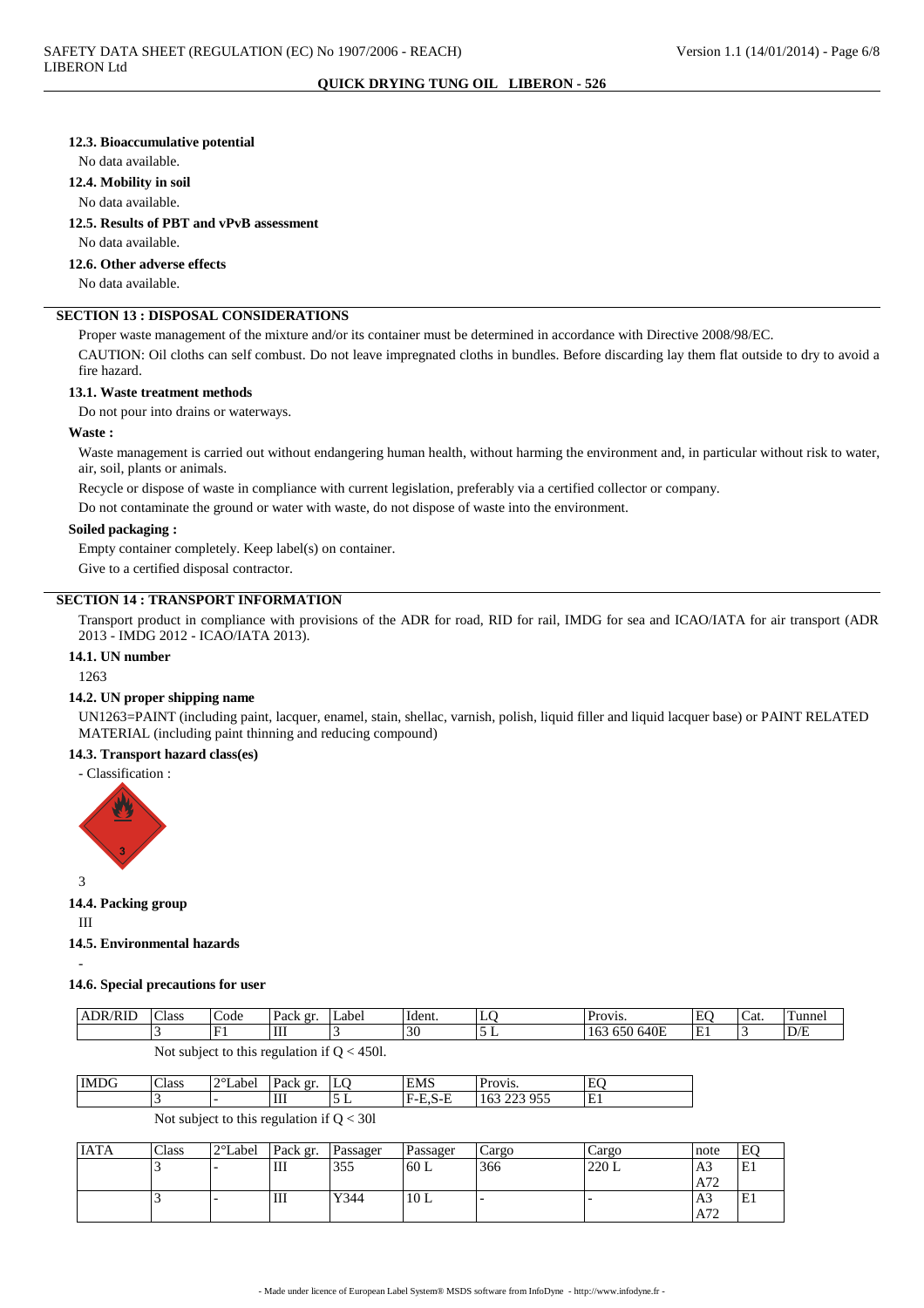For limited quantities, see part 2.7 of the OACI/IATA and chapter 3.4 of the ADR and IMDG.

For excepted quantities, see part 2.6 of the OACI/IATA and chapter 3.5 of the ADR and IMDG. 14.7. Transport in bulk according to Annex II of MARPOL73/78 and the IBC Code

No data available.

**SECTION 15: REGULATORY INFORMATION** 

15.1. Safety, health and environmental regulations/legislation specific for the substance or mixture

- Classification and labelling information included in section 2:

- The following regulations have been used:
- Directive 67/548/EEC and its adaptations
- Directive 1999/45/EC and its adaptations
- Regulation EC 1272/2008 modified by regulation EC 618/2012

# - Container information:

No data available.

- Particular provisions :

No data available.

# 15.2. Chemical safety assessment

No data available.

# **SECTION 16 : OTHER INFORMATION**

Since the user's working conditions are not known by us, the information supplied on this safety data sheet is based on our current level of knowledge and on national and community regulations.

The mixture must not be used for other uses than those specified in section 1 without having first obtained written handling instructions.

It is at all times the responsibility of the user to take all necessary measures to comply with legal requirements and local regulations.

The information in this safety data sheet must be regarded as a description of the safety requirements relating to the mixture and not as a guarantee of the properties thereof.

# ompliance with directives 67/548/FFC\_1999/45/FC\_and their amendments

|                                                             | In compliance with directives 07/548/EEC, 1999/45/EC and their amendments.      |
|-------------------------------------------------------------|---------------------------------------------------------------------------------|
| Hazard symbols:                                             |                                                                                 |
| Flammable                                                   |                                                                                 |
| Contains:                                                   | Contains 616-014-00-0 2-BUTANONE OXIME. May produce an allergic reaction.       |
|                                                             |                                                                                 |
| Risk phrase:<br>R 10                                        | Flammable.                                                                      |
|                                                             |                                                                                 |
| R 67                                                        | Vapours may cause drowsiness and dizziness.                                     |
| Safety phrase:                                              |                                                                                 |
| S <sub>2</sub>                                              | Keep out of the reach of children.                                              |
| S 46                                                        | If swallowed, seek medical advice immediately and show this container or label. |
| S 51                                                        | Use only in well-ventilated areas.                                              |
| S 29                                                        | Do not empty into drains.                                                       |
| Title for H, EUH and R indications mentioned in section 3 : |                                                                                 |
| H <sub>226</sub>                                            | Flammable liquid and vapour.                                                    |
| H <sub>304</sub>                                            | May be fatal if swallowed and enters airways.                                   |
| H312                                                        | Harmful in contact with skin.                                                   |
| H317                                                        | May cause an allergic skin reaction.                                            |
| H318                                                        | Causes serious eye damage.                                                      |
| H336                                                        | May cause drowsiness or dizziness.                                              |
| H <sub>351</sub>                                            | Suspected of causing cancer.                                                    |
| <b>EUH066</b>                                               | Repeated exposure may cause skin dryness or cracking.                           |
| R 10                                                        | Flammable.                                                                      |
| R 21                                                        | Harmful in contact with skin.                                                   |
| R 40.C3                                                     | Limited evidence of a carcinogenic effect.                                      |
| R 41                                                        | Risk of serious damage to eyes.                                                 |
|                                                             |                                                                                 |